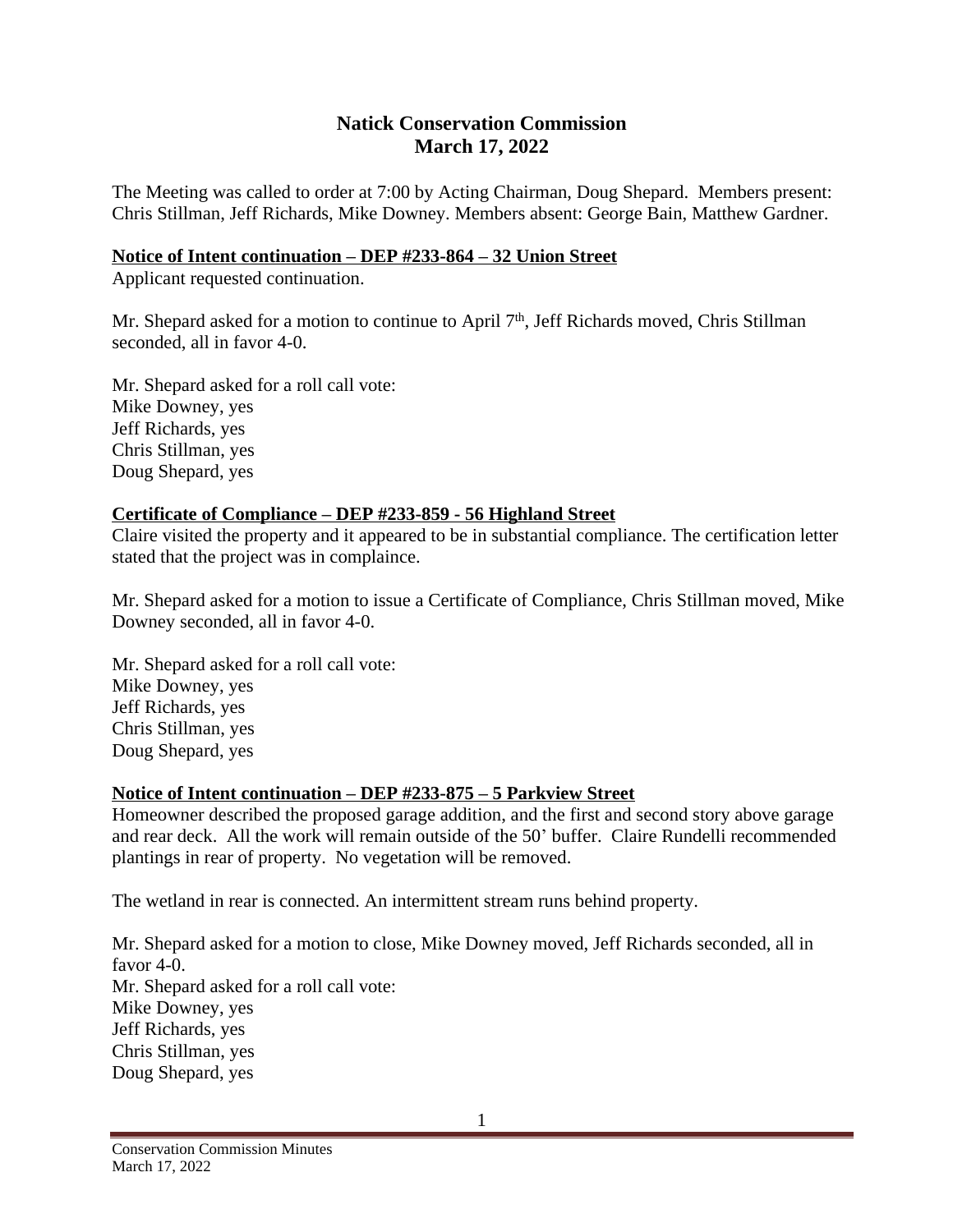Mr. Shepard asked for a motion to issue the standard Order of Conditions and a special condition for planting in rear to be determined by Agent, Claire Rundelli, Jeff Richards moved, Mike Downey seconded, all in favor 4-0.

Mr. Shepard asked for a roll call vote: Mike Downey, yes Jeff Richards, yes Chris Stillman, yes Doug Shepard, yes

**Notice of Intent & Major Stormwater Permit (cont'd)– DEP #233-871 – 86 Kendall Lane** Diane (Field Resources) located trees to be removed within jurisdiction on the lot and marked them on the revised plans. Three will have to be removed.

Doug Shepard read public hearing notice for the Stormwater Permit. The proposal is to demolish an existing single-family home and construct a 2-family home with associated features. The existing and proposed building is outside wetlands jurisdiction.

Jeff Richards asked if there would be any grading changes. Diane said it is pretty much the same elevations, as the lot is already very level.

Mr. Shepard asked for a motion to close the public hearings, Mike Downey moved, Jeff Richards seconded, all in favor 4-0.

Mr. Shepard asked for a roll call vote: Mike Downey, yes Jeff Richards, yes Chris Stillman, yes Doug Shepard, yes

Mr. Shepard asked for a motion to issue a Stormwater Permit, Chris Stillman moved, Mike Downey seconded, all in favor 4-0.

Mr. Shepard asked for a roll call vote: Mike Downey, yes Jeff Richards, yes Chris Stillman, yes Doug Shepard, yes

Mr. Shepard asked for a motion to issue the standard Order of Conditions, Chris Stillman moved, Jeff Richards seconded, all in favor 4-0.

Mr. Shepard asked for a roll call vote: Mike Downey, yes Jeff Richards, yes Chris Stillman, yes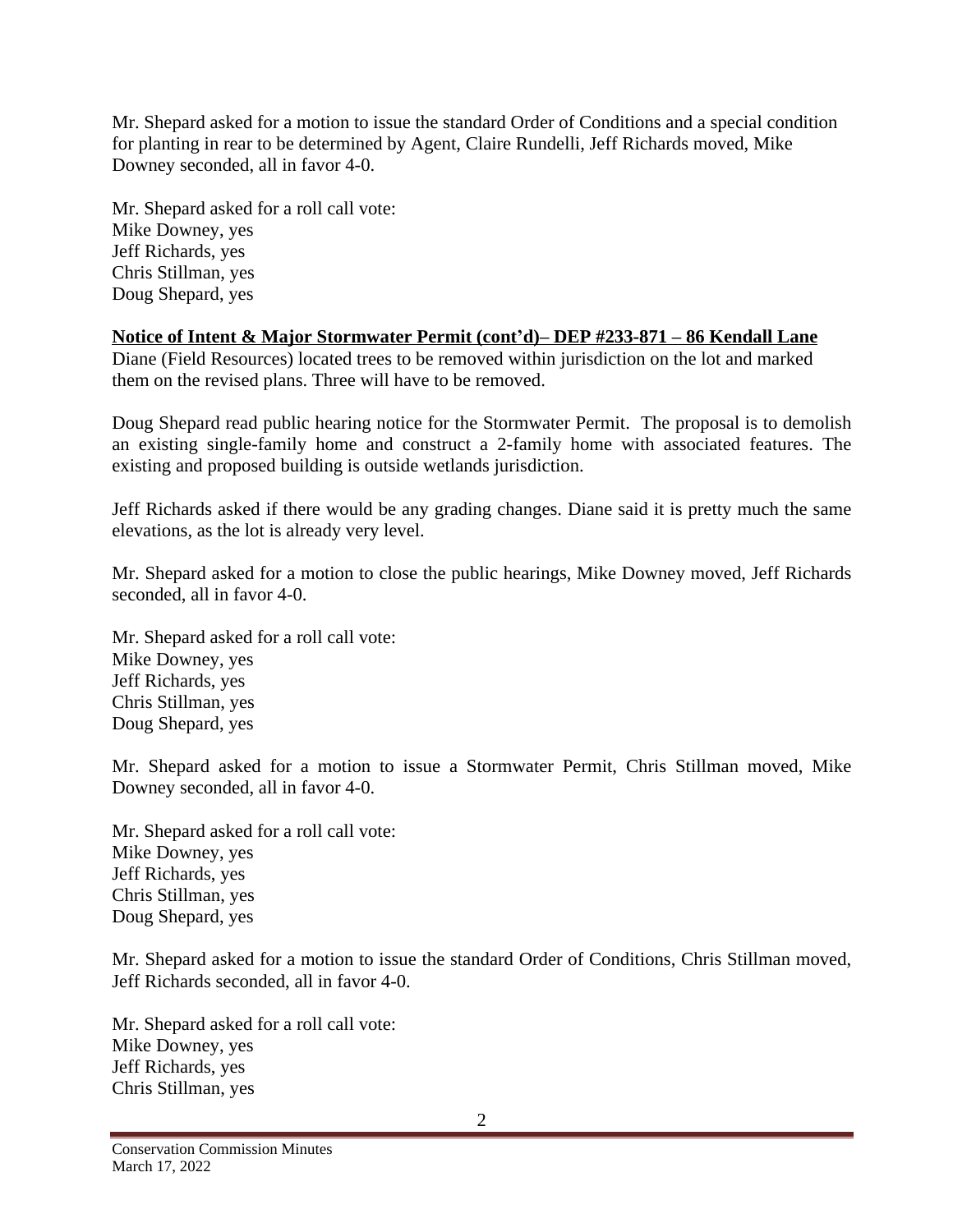Doug Shepard, yes

**Notice of Intent – Local Bylaw – Wyndmere Lane Lot 23 (formerly 72 Everett) Notice of Intent (cont'd) – DEP #233-872 – 0 Wyndmere Lane Major Stormwater Permit (cont'd) – Windy Lo Phase 1 Major Stormwater Permit (cont'd) – Windy Lo Phase 2**

Mr. Shepard asked for a motion to continue the public hearings for the listed Windy Lo permits, Jeff Richards moved, Chris Stillman seconded, all in favor 4-0.

Mr. Shepard asked for a roll call vote: Mike Downey, yes Jeff Richards, yes Chris Stillman, yes Doug Shepard, yes

# **Violation Update**

### **Windy-Lo – 305, 309, 311 Eliot Street**

Claire received additional reports from Oxbow. She will visit the site Monday. So far, it remains stable. The construction of the retaining wall on the west side of Wyndmere has begun. Ben was asked to clean the basin, either vacuum the stone or replace. The pump stopped to allow for the outfall to dewater. Claire will continue to inspect. Oxbow will continue to report.

Ron Strohsahl, Oxbow, stated the basin is currently dry, and the bottom is covered in sediment. Ben will reinstall stump grindings in specific areas where washout has occurred. Ben added straw wattles on the east side extending to green house.

Claire requested wattles along edges of Eliot Street.

Mr. Strohsahl will be on the site next week.

### **General Business Discussion**

Claire issued administrative approvals.

- A deck in December
- A roof top solar
- A shed in a 25' disturbed area  $-$  as discussed with the Commission
- 17 Pleasant Street tree removal
- 80-84 Eliot Street One apple tree in rear, permitted to stay but confirmed it needed to be removed. The homeowner will replant with two trees.
- 1080 Worcester Street Springvale Water Treatment. Construction of filters, driving equipment
- 163 Cottage Street Removal of Bittersweet

### **Minutes**

January 6<sup>th</sup> January 20<sup>th</sup>